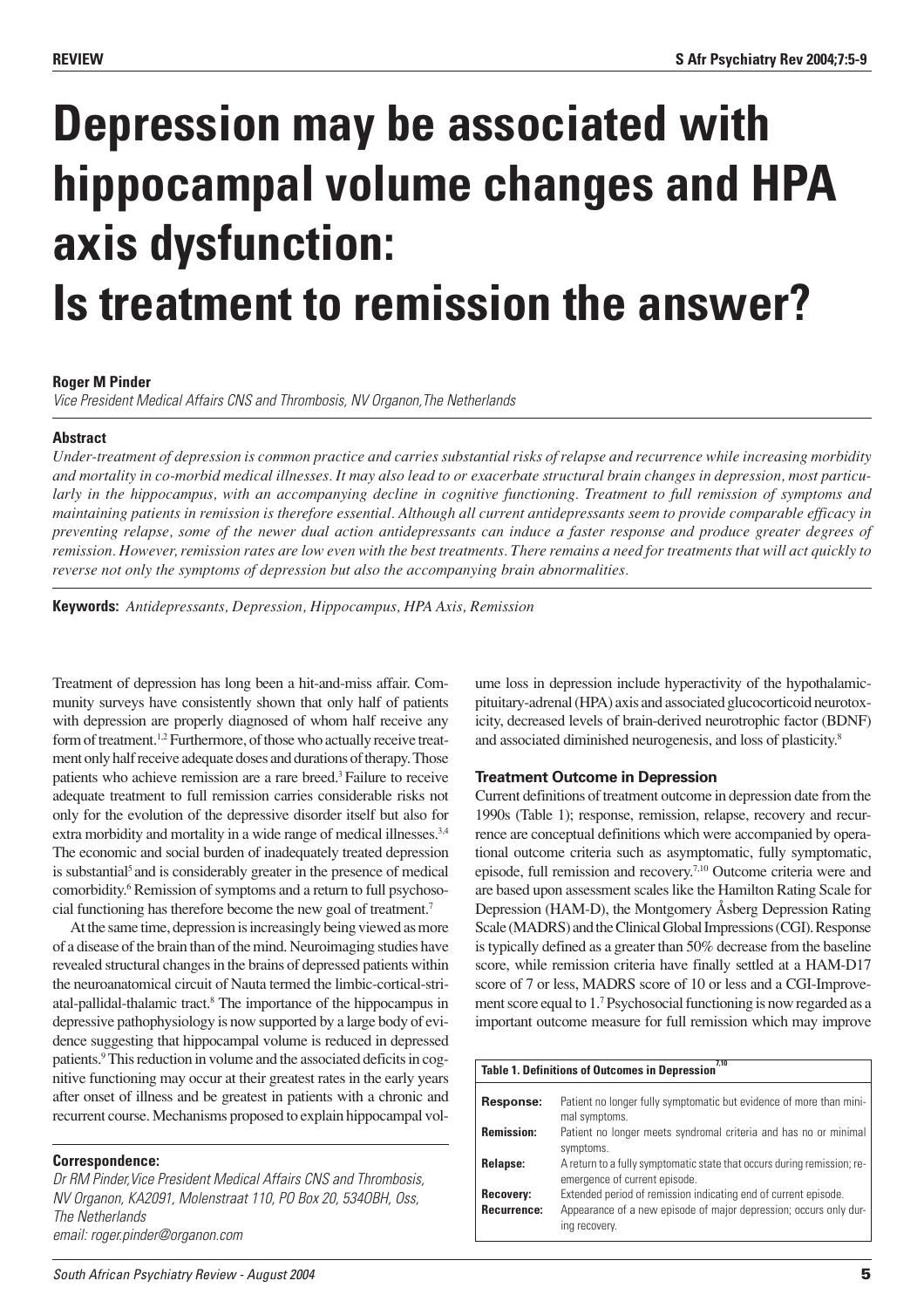independently of depressive symptoms and therefore require separate evaluation to determine whether patients have truly reached a state of wellness. In the future we may have to evaluate improvement in pathophysiology using neuroimaging techniques as part of the process of remission and recovery.

Effective treatments for depression have been available for half a century, with electroconvulsive therapy (ECT) preceding the development of antidepressant drugs, modern forms of psychotherapy and emerging methods for brain stimulation like vagus nerve stimulation (VNS) and transcranial magnetic stimulation (TMS). ECT needs a specialized setting and trained personnel, while its emotive aspects have restricted its use in many countries or confined it to the treatment of the very ill psychotic, delusional and often elderly patient. The principal forms of psychotherapy, Cognitive Behaviour Therapy (CBT) and Interpersonal Therapy (IPT), also require training and are labour intensive. Certainly VNS, and probably TMS, carries the same baggage. Although the therapeutic efficacy of many of these treatments is comparable<sup>7</sup>, the focus in most countries and especially in primary care settings has therefore been on antidepressant drugs, which have become the mainstay of both acute and long-term management of depression.

There are many antidepressant drugs available, ranging from the original tricyclic antidepressants (TCAs) and their successors through the old and new monoamine oxidase inhibitors (MAOIs) to the modern Selective Serotonin Reuptake Inhibitors (SSRIs), Serotonin-Noradrenaline Reuptake Inhibitors (SNRIs), Noradrenaline Reuptake Inhibitors (NRIs), Noradrenaline and Serotonin Specific Antidepressants (NaSSAs) and others of an atypical nature.<sup>11</sup> At the last count, eighteen TCAs were available together with five MAOIs, six SSRIs, three SNRIs, two NRIs, one NaSSA and five others, as well as several mood stabilizers and herbal remedies. This rich panoply of drugs has not in general substantially improved upon the efficacy of the original examples of the genre, imipramine and iproniazid, although modern antidepressants lack many of the side effects and much of the toxicity of the first generation. What really distinguishes antidepressant drugs from placebo treatment, despite the relatively small effect sizes seen in short-term randomized clinical trials<sup>12</sup>, is their ability to prevent relapse and recurrence upon longer term treatment.<sup>13-15</sup> Thus, many of the older TCAs and MAOIs<sup>13</sup> as well as all of the modern antidepressants including SSRIs, mirtazapine and nefazodone<sup>15</sup> have been shown to prevent relapse in placebo-controlled studies. As a general rule of thumb and despite variations in relapse rates in studies of individual antidepressants, about twice as many relapses occur on placebo as on antidepressants.13-15Appropriate maintenance treatment after initial recovery from the first episode of depression is essential since the probability of recurrence is high; patients who have had two episodes of major depression have a 60-90% chance of recurrence which increases to 95% in those who have had more than two episodes.7,15

Despite the broadly similar efficacy of different antidepressants in preventing relapse, there is growing evidence that they are not all equally effective in terms of speed of response and degree of remission.16-23 The long-feared absolute mechanistic barrier to a fast action seems to have been a red herring, although the most widely prescribed group, the SSRIs, do have a built-in limitation because of their negative feedback action upon 5-HT autoreceptors.<sup>11,24</sup> Of the current antidepressants, the evidence for faster action and more remission is strongest for the two dual action agents, venlafaxine<sup>21-23</sup> and mirtazapine<sup>16-20</sup>, although there is emerging data on a third such drug, duloxetine.25 Such inferences can only be drawn when a consistent advantage is demonstrated across multiple methodologies, of which the most rigorous and sensitive appears to be survival analysis.<sup>26,27</sup> Multiple methodologies including survival analysis have been applied to both the venlafaxine and mirtazapine data bases although duloxetine still needs similar detailed attention. Pooled clinical trial data indicate that venlafaxine and mirtazapine are always at least a week ahead of the SSRIs in inducing response and additionally provide a greater degree of remission at the end of the studies (Table 2). In the only study comparing the two agents, performed over 8 weeks in severely ill, hospitalized depressed patients with melancholia, there were no statistically significant differences between the drugs in speed or degree or response and remission (Table 2).<sup>28</sup> Larger studies are needed, with sufficient statistical power to detect any differences that may exist between the two agents, before definite conclusions can be drawn about their relative efficacy.

The dual action antidepressants can provide better and faster efficacy than the SSRIs, but remission rates are still low even in the context of controlled clinical trials. Indeed, the majority of depressed patients do not experience a full return to psychosocial functioning on whatever treatment they are given, be it pharmacological, herbal, psychotherapeutic or one of the techniques for brain stimulation. Treatment outcome is still a hit-and-miss affair and requires assiduous choice and application of the many possibilities on offer. It will frequently involve switching, augmentation and combination strategies to achieve an optimal outcome. It is unclear whether our current treatment options will additionally reverse the structural brain changes that may be associated with depression.

#### **Structural Brain Changes in Depression**

Unusually high rates of depression are found in neurological diseases associated with both cortical and subcortical atrophy, including Huntingtons's disease, post-stroke syndromes, Alzheimer's disease, epilepsy and Parkinson's disease.8 These disorders involve damage to parts of the brain associated with emotional functioning, most notably those in the neuroanatomical circuit of Nauta termed the limbic-cortical-striatal-pallidal-thalamic tract, which are also involved in major depression. Although a direct cause and effect relationship has not been established between structural impairment in neurological disease and depression, it may be that some neurological patients have an increased vulnerability to depression and that when depression occurs it may further contribute to additional structural damage.<sup>8</sup>

| Table 2. Remission rates during clinical trials with venlafaxine, SSRIs and<br>placebo, <sup>23</sup> mirtazapine and SSRIs, <sup>20</sup> and venlafaxine and mirtazapine <sup>2</sup> |                                                                                                                                                                                                                                                                                                   |                 |  |
|-----------------------------------------------------------------------------------------------------------------------------------------------------------------------------------------|---------------------------------------------------------------------------------------------------------------------------------------------------------------------------------------------------------------------------------------------------------------------------------------------------|-----------------|--|
| After 8 Weeks of Treatment <sup>a-d</sup><br>Venlafaxine (n=3300)                                                                                                                       | SSRIs (n=3236)                                                                                                                                                                                                                                                                                    | Placebo (n=927) |  |
| $41\%$ **<br>After 6 Weeks of Treatmenta-c.e                                                                                                                                            | $35\%$ **                                                                                                                                                                                                                                                                                         | $24\%$ **       |  |
| Mirtazapine (n=1402)<br>$39\%$ *                                                                                                                                                        | SSRIs (n=1405)<br>$34\%$ *                                                                                                                                                                                                                                                                        |                 |  |
| <b>After 8 Weeks of Treatmenta</b>                                                                                                                                                      |                                                                                                                                                                                                                                                                                                   |                 |  |
| Venlafaxine (n=75)<br>29% (ns)b<br>43% (ns)f                                                                                                                                            | Mirtazapine (n=77)<br>38% (ns)b<br>53% (ns)f                                                                                                                                                                                                                                                      |                 |  |
| a<br>b<br>HAM-D17 total score of 7 or less<br>c<br>d<br>e                                                                                                                               | All based upon the Intention-To-Treat population with missing data evaluated us-<br>ing the Last-Observation-Carried-Forward (LOCF) analysis<br>SSRIs included fluoxetine, paroxetine, sertraline, citalopram and fluvoxamine<br>**P<0.001, venlafaxine-SSRIs, venlafaxine-placebo, SSRIs-placebo |                 |  |

- \*P<0.03, mirtazapine-SSRIs <sup>f</sup>
- MADRS total score of 12 or less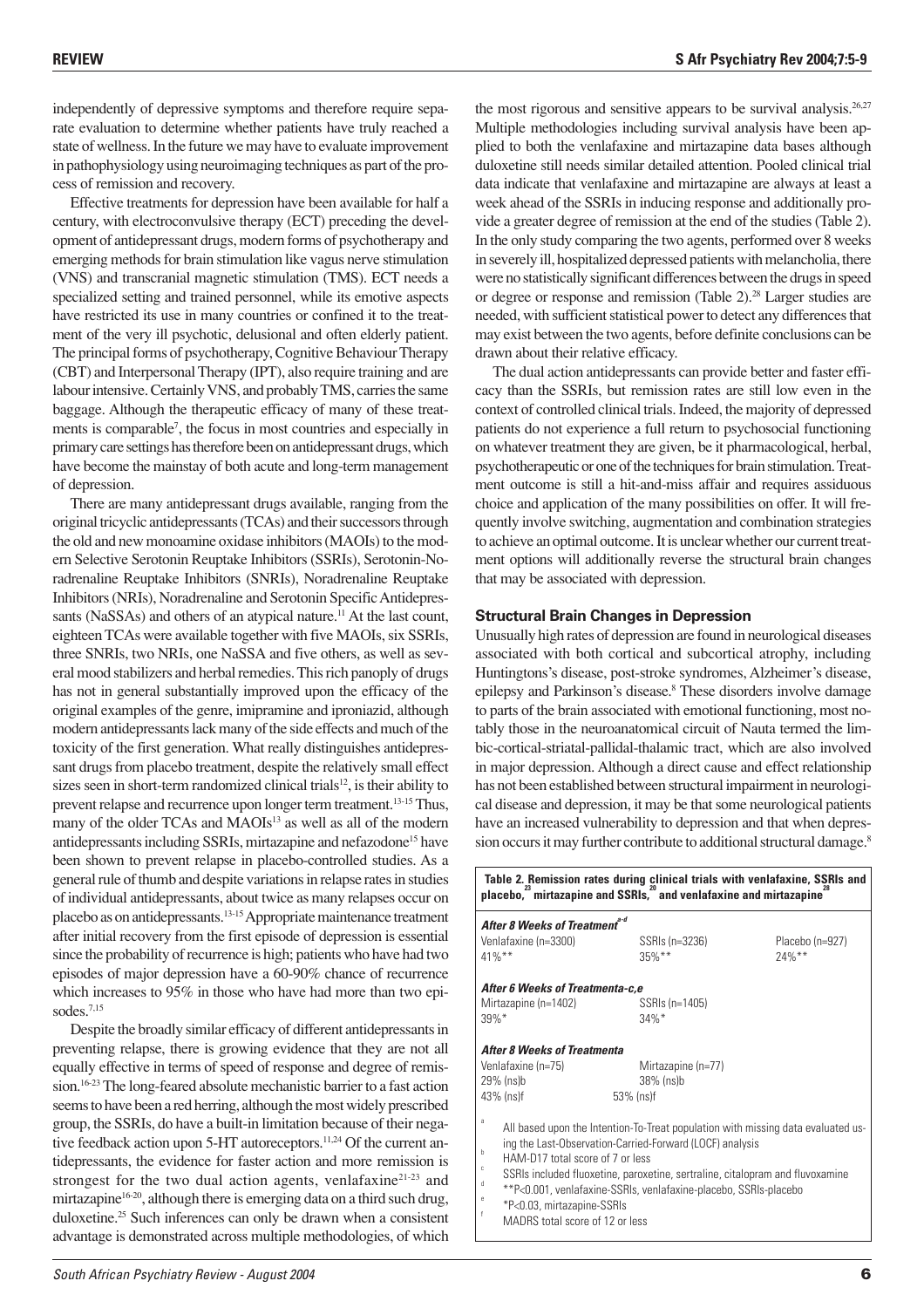Neuroimaging studies in depressed patients have also revealed structural changes in the circuit of Nauta, but it is still unclear whether they are the cause or a consequence of the disorder.<sup>8</sup> Although structural changes have been reported in frontal cortex, amygdala and basal ganglia, the most consistent results have been found in the hippocampus. In general, depression seems to be associated with hippocampal volume loss ranging from 8 to 19%. Volume loss may have functional consequences, with reports of associations between acute depression and abnormalities of recollection<sup>9</sup> and declarative memory<sup>29</sup> as well as between depression in remission and impaired verbal memory.30 Volume loss seems to be directly associated with illness duration<sup>9,30.31</sup> and severity of depression<sup>32</sup>, and may be absent in remitted depression.<sup>33</sup> Although it is still unclear as to whether reductions in hippocampal volume antedate illness onset, volumes may decrease at their greatest rate in the early years after onset of depression and with multiple episodes.<sup>9</sup>

A large body of evidence in animal studies has also revealed memory deficits and hippocampal damage after exposure to stress.<sup>34,35</sup> Mechanisms invoked to explain these findings include glucocorticoid neurotoxicity, increased release of excitatory amino acids, inhibition of neurogenesis, loss of plasticity and decreased brain-derived neurotrophic factor (BDNF).8 It is clear that some of the changes can be reversed by chronic antidepressant drug treatment; tianeptine can reverse stress-induced reductions in hippocampal volume and the associated neuronal atrophy in tree shrews<sup>36</sup>, while a variety of antidepressant treatments including ECT, SSRIs, MAOIs and NRIs reversed hippocampal atrophy and promoted neurogenesis in the dentate gyrus of rat brain.37,38 In human studies, successful treatment of depressed patients with a variety of antidepressant medications from TCAs, SSRIs and SNRIs to trazodone and mianserin restored their low serum levels of BDNF to normal.<sup>39</sup> In patients with post-traumatic stress disorder (PTSD), a condition also associated with hippocampal volume loss and a decline in verbal declarative memory, treatment with paroxetine restored both memory and hippocampal volume.40 Antidepressants may have a neuroprotective effect during depression since hippocampal volume was predicted by the duration of untreated depression whereas there was no relationship between cumulative time treated with antidepressants during depression.<sup>31</sup>

#### **The HPA Axis in Depression**

The HPA axis and its vulnerability to stress may be the common factor in the hippocampal atrophy and associated memory deficits seen in depression and other disorders such as PTSD.<sup>41</sup> HPA axis hyperreactivity is common across a number of disorders and is not specific to depression. Excessive levels of glucocorticoids produced during HPA axis hyper-reactivity can lead to a state of glucocorticoid neurotoxicity and decreased levels of BDNF with neuronal atrophy in the hippocampus (Figure 1).<sup>42</sup> Although antidepressant treatments of many classes can indirectly up-regulate glucocorticoid receptors and restore HPA axis function<sup>43</sup>, mirtazapine is unique in being able to inhibit cortisol secretion in depressed patients after both acute and chronic administration.44 All other antidepressants stimulate cortisol secretion, including the other dual action antidepressant shown to produce faster and more remission, venlafaxine, although the doses used were below those needed for venlafaxine to exert its true SNRI effects. Although mirtazapine seems to exert its effects more by its influence upon 5-HT receptors than via any direct antagonism at central glucocorticoid receptors (GR), it may be the antidepressant of choice for reversing hypercortisolaemia and restoring normal HPA axis function. Studies of its influence upon hippocampal deficits in depression, both in volume and memory, are needed, especially since



sustained central hypernoradrenergic activity in major depression with melancholia seems to be associated with hypercortisolaemia.45 Mirtazapine is, above all, a central  $\mu$ 2-adrenoceptor antagonist.

Following the early experiments with steroid synthesis inhibitors in mood disorders the glucocorticoid receptor is now seen as a respectable therapeutic target, and direct antagonists of the receptor and of corticotropin-releasing hormone are in clinical development.<sup>43</sup> Early results look promising with the two leading GR antagonists, mifepristone in psychotic depression46 and ORG 34517 in dexamethasone non-suppressors.47 It will be interesting to see whether these agents will reverse hippocampal abnormalities of volume and cognition simultaneously with their already demonstrated improvement of treatment outcome in symptomatology.

#### **Conclusion**

Remission rates are still low in depression even with the best treatments that we have available, including dual action antidepressants, ECT and CBT – a large proportion of patients are still not achieving a full response.7 Indeed the very diversity of what we have available to treat depression speaks volumes about the heterogeneity of the diagnosis and its pathophysiology. One of the major obstacles to deciding the best approach to treating a particular patient with depression is the lack of understanding of the pathophysiology and neurobiology underlying the disorder. HPA axis hyper-reactivity and changes in hippocampal volume and function may be only the first hints of what is fundamentally wrong in the pathophysiology of depression. There is optimism and some data to suggest that we may be able to reverse both of these abnormalities with current antidepressants indirectly and possibly with new agents in a more direct fashion. There may well come a time when knowledge on the genetic vulnerability, other biological markers and the possible structural brain changes associated with depression is such that more specific therapies can be directed to a more highly selected group of patients while additionally allowing objective evaluation of treatment response. For the moment, resolution of symptoms remains the primary measure of improvement.

#### **References**

- 1. Lépine JP,Gastpar M, Mendlewicz J, Tylee A. Depression in the community: the first pan-European study DEPRES (Depression Research in European Society). Int Clin Psychopharmacol 1997;12:19-29.
- 2. Kessler RC, Berglund P, Demler O, Jin R, Koretz D, Merikangas KR, Rush AJ, Walters EE, Wang PS. The epidemiology of major depressive disor-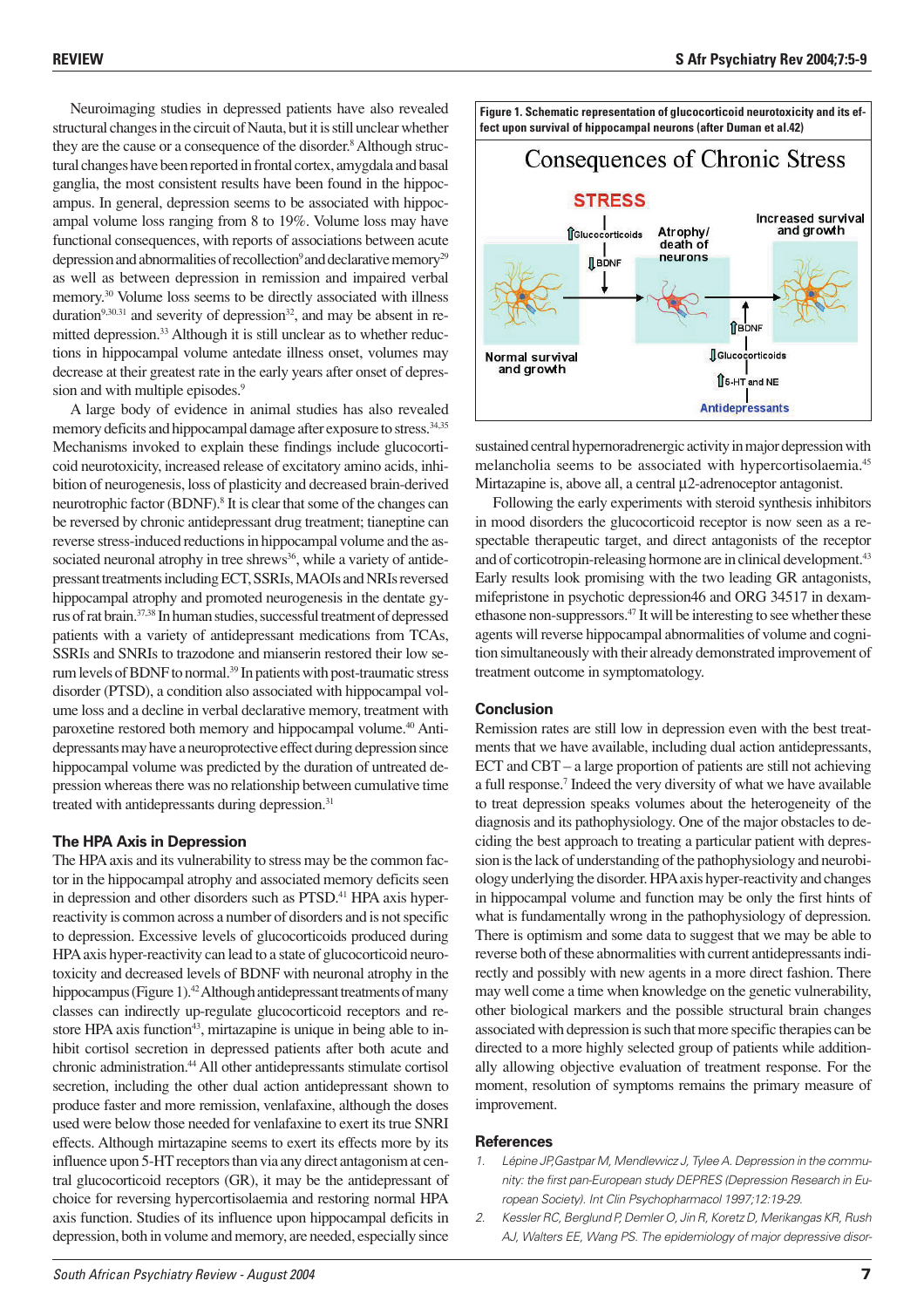der. Results from the National Comorbidity Survey Replication (NCS-R). JAMA 2003;289:3095-3105.

- 3. Hirshfeld RM, Keller MB, Panico S, Arons BS, Barlow D, Davidhoff F, Endicott J, Froom J, Goldstein M, Gorman JM, Marek RG, Maurer TA, Meyer R, Phillips K, Ross J, Schwenk T, Sharfstein SS, Thase ME, Wyatt RJ. The National Depressive and Manic-Depressive Association consensus statement on the undertreatment of depression. JAMA 1997;277:333-340.
- 4. Evans DL, Charney DS. Mood disorders and medical illness: A major public health problem. Biol Psychiatry 2003;54:177-180
- 5. Stewart WF, Ricci JA, Chee E, Hahn SR, Morganstein D. Cost of lost productive work time among US workers with depression. JAMA 2003;289:3135-3144.
- 6. Chisholm D, Diehr P, Knapp M, Patrick D, Treglia M, Simon G. Depression status, medical comorbidity and resource costs. Evidence from an international study of major depression in primary care (LIDO). Br J Psychiatry 2003;183:121-131.
- 7. Keller MB. Past, present and future directions for defining optimal treatment outcome in depression. Remission and beyond. JAMA 2003;289:3152-3160.
- 8. Sheline YI. Neuroimaging studies of mood disorder effects on the brain. Biol Psychiatry 2003;54:338-352.
- 9. MacQueen GM, Campbell S, McEwen BS, Macdonald K, Amano S, Joffe RT, Nahmias C, Young LT. Course of illness, hippocampal function, and hippocampal volume in major depression. PNAS 2003;100:1387-1392.
- 10. Frank E, Prien RF, Jarrett RB. Conceptualization and rationale for consensus definition of terms in major depressive disorder. Arch Gen Psychiatry 1991;48:851-855.
- 11. Pinder RM. On the feasibility of designing new antidepressants. Hum Psychopharmacol 2001;16:53-59.
- 12. Khan A, Detke M, Khan SRF, Mallinckrodt C. Placebo response and antidepressant clinical trial outcome. J Nerv Ment Dis 2003;191:211-218.
- 13. Hirshfeld RMA. Long-term drug treatment of unipolar depression. Int Clin Psychopharmacol 1996;11:211-217.
- 14. Edwards JG. Long term pharmacotherapy of depression: Can reduce relapses and recurrences in major depression. Br Med J 1998;316:1180- 1181.
- 15. Keller MB. Rationale and options for the long-term treatment of depression. Hum Psychopharmacol 2002;17:S43-S46.
- 16. Nierenberg AA. Do some antidepressants work faster than others? J Clin Psychiatry 2001;62 (suppl 15):22-25.
- 17. Quitkin FM, Taylor BP, Kremer C. Does mirtazapine have a more rapid onset of action than SSRIs? J Clin Psychiatry 2001;62:358-361.
- 18. Behnke K, Søgaard J, Martin S, Bäuml J, Ravindran AV, Ågren H, Vester-Blokland ED. Mirtazapine orally disintegrating tablet versus sertraline: A prospective onset of action study. J Clin Psychopharmacol 2003;23:358- 364.
- 19. Van Willigenburg APP, Heukels AJ, Janssens CJJG, van der Flier S, Schutte A-J. Mirtazapine versus SSRIs: A meta-analysis on the onset of antidepressant activity in more than 2500 patients with major depression. World J Biol Psychiatry 2004;5(suppl 1):93.
- 20. Schutte A-J, van der Flier S, Heukels AJ. Remission with mirtazapine versus SSRIs in the treatment of depression: A meta analysis on data of more than 2500 patients. World J Biol Psychiatry 2004;5 (suppl 1):93.
- 21. Thase ME, Entsuah AR, Rudolph RL. Remission rates during treatment with venlafaxine or selective serotonin reuptake inhibitors. Br J Psychiatry 2001;178:234-241.
- 22. Mallick R, Chen J, Entsuah AR, Schatzberg AF. Depression-free days as a summary measure of the temporal pattern of response and remission in the treatment of major depression: A comparison of venlafaxine, selective serotonin reuptake inhibitors, and placebo. J Clin Psychiatry

2003;64:321-330.

- 23. Nemeroff CB, Entsuah AR, Willard L, Demitrack M, Thase M. Venlafaxine and SSRIs: Pooled remission analysis. Eur Neuropsychopharmacol 2003;13 (suppl 4);S255.
- 24. Artigas F. Limitations to enhancing the speed of onset of antidepressants – Are rapid action antidepressants possible? Hum Psychopharmacol 2001;16;29-36.
- 25. Thase M, Lu Y, Joliat M, Detke M. Remission rates in double-blind, placebo-controlled clinical trials of duloxetine with SSRI as a comparator. Eur Neuropsychopharmacol 2003;13 (suppl 4);S215.
- 26. Thase ME. Methodology to measure onset of action. J Clin Psychiatry 2001;62 (suppl 15):18-21.
- 27. Montgomery SA, Bech P, Blier P, Möller H-J, Nierenberg AA, Pinder RM, Quitkin FM, Reimitz P-E, Rosenbaum JF, Rush AJ, Stassen HH, Thase ME. Selecting methodologies for the evaluation of differences in time to response between antidepressants. J Clin Psychiatry 2002;63:694-699.
- 28. Guelfi JD, Ansseau M, Timmerman L, Kørsgaard S. Mirtazapine versus venlafaxine in hospitalized severely depressed patients with melancholic features. J Clin Psychopharmacol 2001;21:425-431.
- 29. Burt DB, Zembar MJ, Niederehe G. Depression and memory impairment: A meta –analysis of the association, its pattern, and specificity. Psychol Bull 1995;117;285-305.
- 30. Sheline Y, Sanghavi M, Mintun M, Gado M. Depression duration but not age predicts hippocampal volume loss in women with recurrent major depression. J Neurosci 1999;19;5034-5043.
- 31. Sheline YI, Gado MH, Kraemer HC. Untreated depression and hippocampal volume loss. Am J Psychiatry 2003;160:1516-1518.
- 32. Vakili K, Pillay S, Lafer B, Fava M, Renshaw PF,Bonello-Cintron CM. Hippocampal volume in primary unipolar depression: A magnetic resonance imaging study. Biol Psychiatry 2000;47;1087-1090.
- 33. Shah PJ, Ebmeier KP, Glabus MF, Goodwin GM. Cortical grey matter reductions associated with treatment resistant chronic unipolar depression: Controlled magnetic resonance imaging study. Br J Psychiatry 1998;172;527-532.
- 34. Lupein SJ, Lepage M. Stress, memory, and the hippocampus: Can't live with it, can't live without it. Behav Brain Res 2001;127:137-158.
- 35. Vermetten E, Bremner JD. Circuits and systems in stress. I. Preclinical studies. Depress Anxiety 2002;15:126-147.
- 36. Czeh B, Michaelis T, Watanabe T, Frahm J, de Biurrun G, van Kampen M, Bartolomucci A, Fuchs E. Stress-induced changes in cerebral metabolites, hippocampal volume, and cell proliferation are prevented by antidepressant treatment with tianeptine. PNAS 2001;98:12796-12801.
- 37. Duman RS, Nakagawa S, Malberg J. Regulation of adult neurogenesis by antidepressant treatment. Neuropsycho–pharmacol 2001;25:836-844.
- 38. Malberg JE, Eisch AJ, Nestler EJ, Duman RS. Chronic antidepressant treatment increases neurogenesis in adult rat brain hippocampus. J Neurosci 2000;20;9104-9110.
- 39. Shimizu E, Hashimoto K, Okamura N, Koike K, Komatsu N, Kumakiri C, Nakazato M, Watanabe H, Shinoda N, Okada S, Iyo M. Alterations of serum levels of brain-derived neurotrophic factor (BDNF) in depressed patients with or without antidepressants. Biol Psychiatry 2003;54:70-75.
- 40. Vermetten E, Vythilingham M, Southwick SM, Charney DS, Bremner JD. Long-term treatment with paroxetine increases verbal declarative memory and hippocampal volume in post-traumatic stress disorder. Biol Psychiatry 2003;54:693-702.
- 41. Sapolsky RM. Glucocorticoids and hippocampal atrophy in neuropsychiatric disorders. Arch Gen Psychiatry 2000;57:925-935.
- 42. Duman RS, Malberg J, Nakagawa S, D'Sa C. Neuronal plasticity and survival in mood disorders. Biol Psychiatry 2000;48;732-739.
- 43. McQuade R, Young AH. Future therapeutic targets in mood disorders: the glucocorticoid receptor. Br J Psychiatry 2000;177:390-395